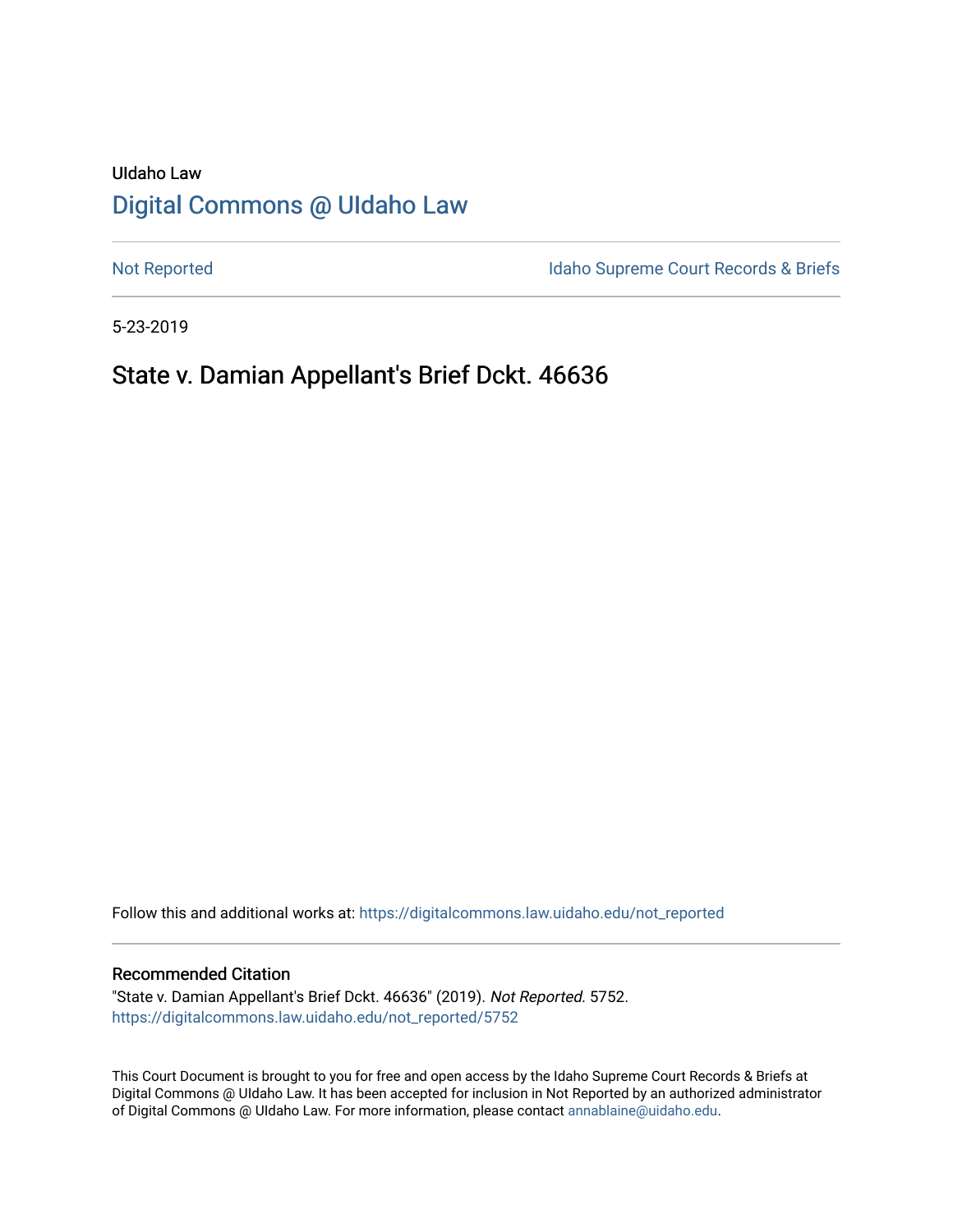Electronically Filed 5/23/2019 11:54 AM Idaho Supreme Court Karel Lehrman, Clerk of the Court By: Brad Thies, Deputy Clerk

#### IN THE SUPREME COURT OF THE STATE OF IDAHO

NO. 46636-2018

ADA COUNTY NO. CR0l-18-12907

STATE OF IDAHO,

Plaintiff-Respondent,

Defendant-Appellant.

v.

JON THOMAS DAMIAN,  $\overline{A}$  appellant's brief

) )

> ) )

) ) )

)

BRIEF OF APPELLANT

### APPEAL FROM THE DISTRICT COURT OF THE FOURTH JUDICIAL DISTRICT OF THE STATE OF IDAHO, IN AND FOR THE COUNTY OF ADA

### HONORABLE PETER BARTON District Judge

ERIC D. FREDERICKSEN State Appellate Public Defender I.S.B. #6555

BEN P. MCGREEVY Deputy State Appellate Public Defender I.S.B. #8712 322 E. Front Street, Suite 570 Boise, Idaho 83702 Phone: (208) 334-2712 Fax: (208) 334-2985 E-mail: documents@sapd.state.id.us

ATTORNEYS FOR DEFENDANT-APPELLANT KENNETH K. JORGENSEN Deputy Attorney General Criminal Law Division **P.O.** Box 83720 Boise, Idaho 83720-0010 (208) 334-4534

ATTORNEY FOR PLAINTIFF-RESPONDENT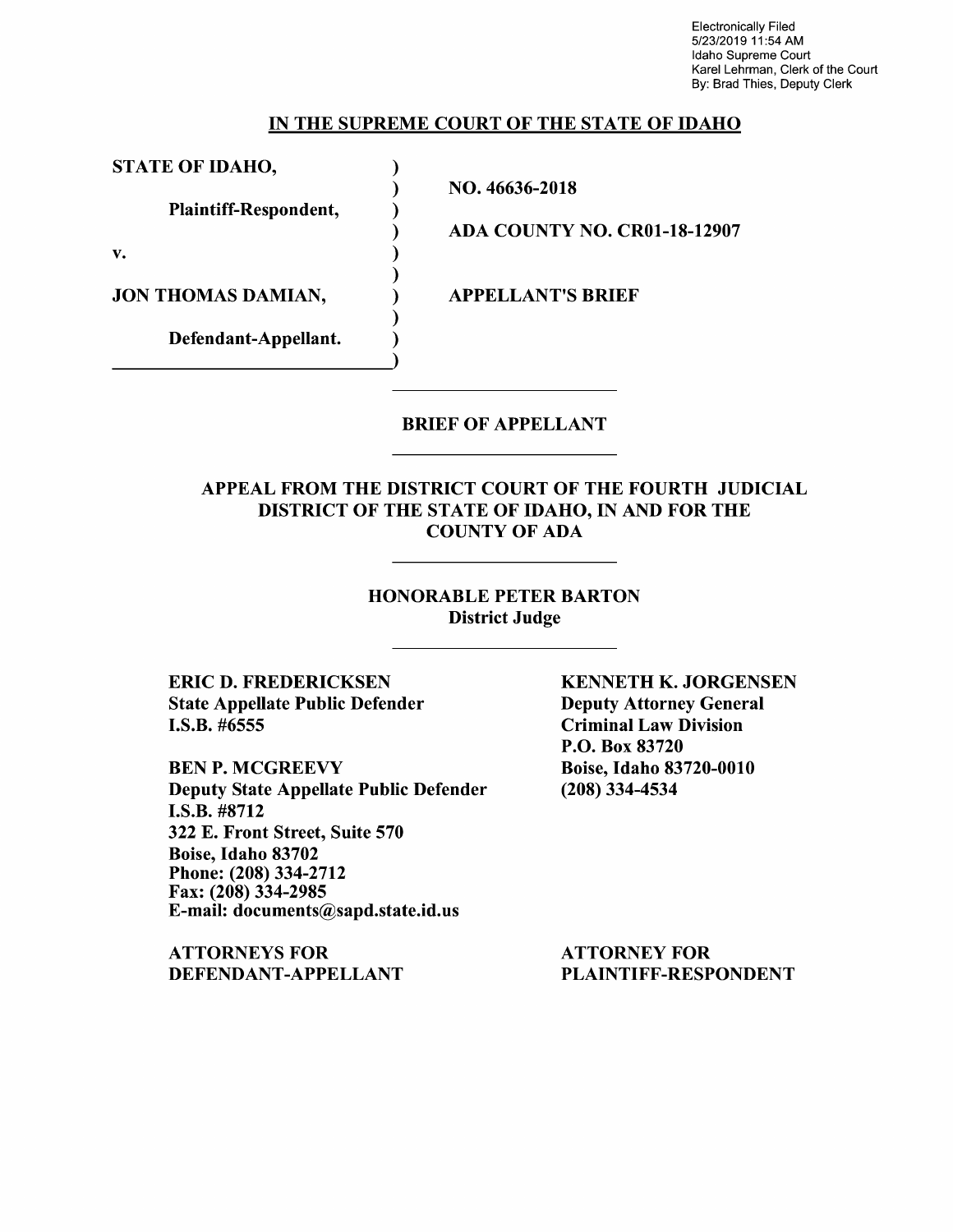## **TABLE OF CONTENTS**

| Statement of the Facts and                                  |
|-------------------------------------------------------------|
|                                                             |
|                                                             |
|                                                             |
| The District Court Erred When It Denied Mr. Damian's Motion |
|                                                             |
|                                                             |
| C.                                                          |
|                                                             |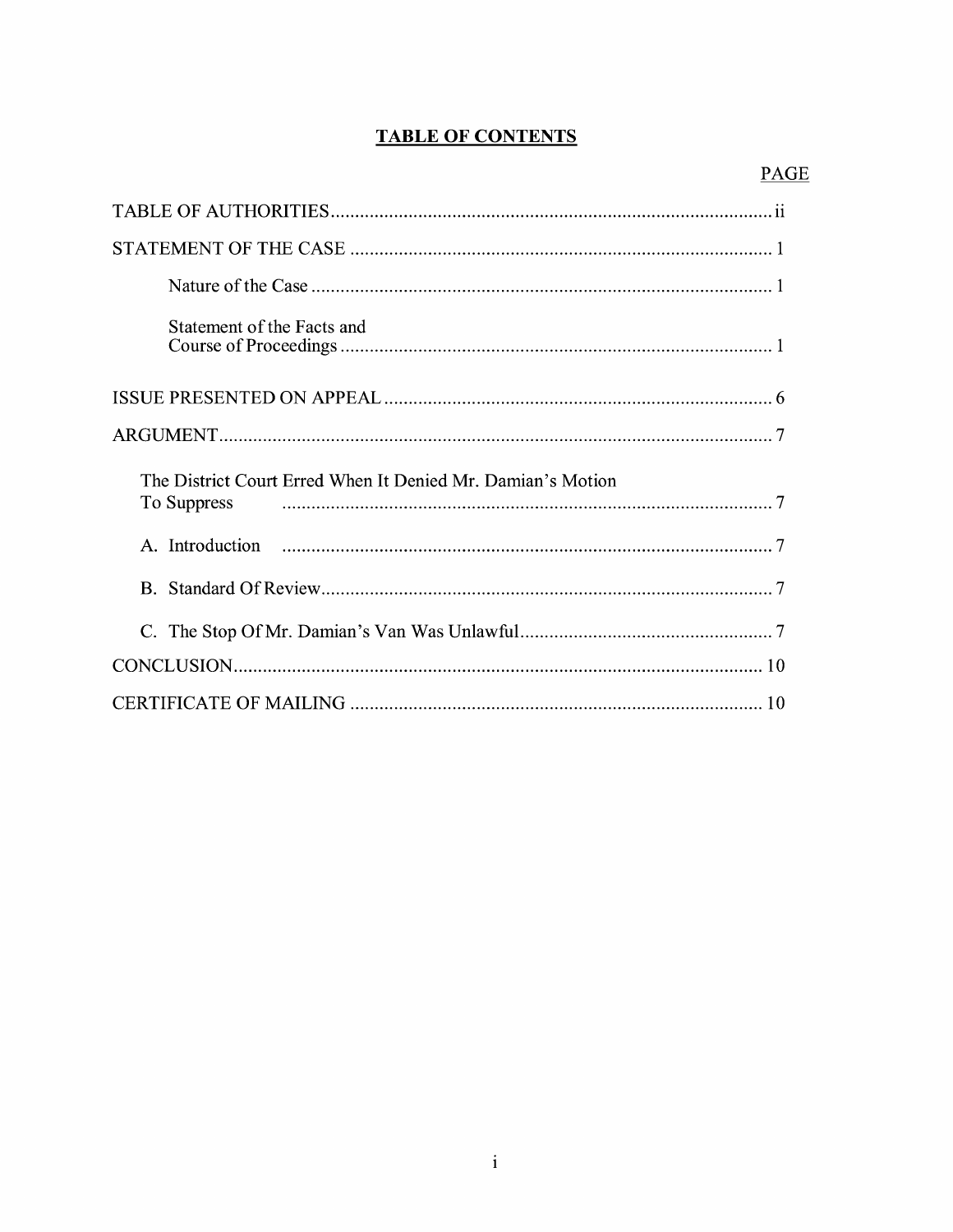# **TABLE OF AUTHORITIES**

## Cases

## **Statutes**

## **Constitutional Provisions**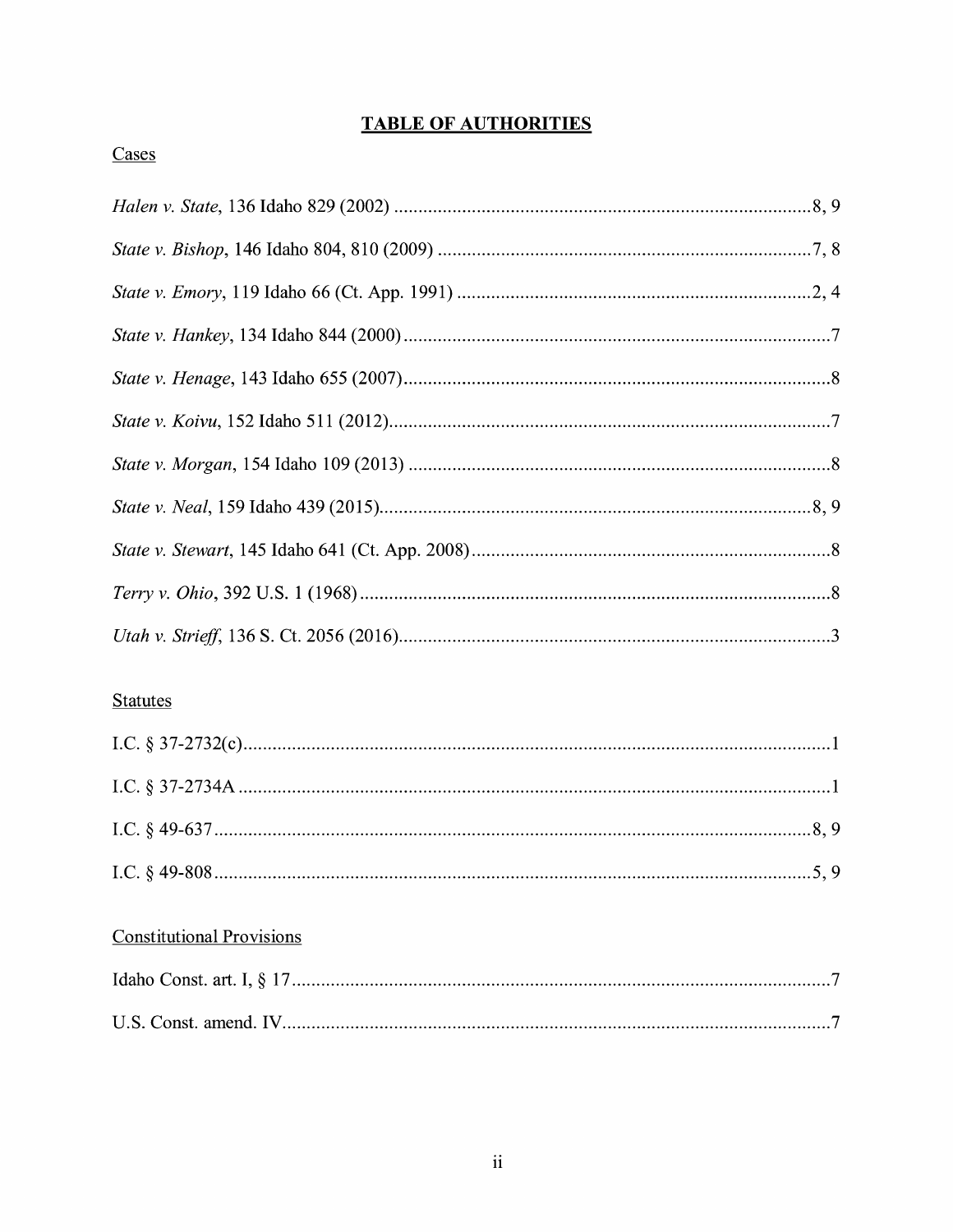#### STATEMENT OF THE CASE

#### Nature of the Case

Jon Thomas Damian asserts the district court erred when it denied his motion to suppress. Mindful of the applicable authorities, Mr. Damian asserts the stop of his van was unlawful.

#### Statement of the Facts and Course of Proceedings

According to the district court's findings of fact in its Order Re Motion to Suppress and Restitution: "Officer Tiner was working as a patrol officer for the Boise City Police. He was parked on Orchard Street when he saw a blue van traveling westbound on Cassia Street come to a stop at the intersection with Orchard and then make a northbound tum." (R., p.71.) The officer "testified that the van did not signal to tum and so he decided to follow the blue van." (R., p.71.) Officer Tiner "subsequently saw it straddle a lane as it turned westbound from Orchard to Franklin Street turning into the left, or center, westbound lane of Franklin," and then "saw the van signal to the right and immediately merge[] out of the center lane." (R., pp.71-72.)

Officer Tiner "activated his lights and stopped the blue van on Franklin." (R., p.72.) Mr. Damian was driving the van and provided his driver's license. (R., p.72.) "Dispatch informed Officer Tiner that Mr. Damian was wanted on a warrant," and the officer "conducted a search of Mr. Damian incident to arrest and discovered methamphetamine and a pipe in Mr. Damian's pocket." (R., p.72.)

The State charged Mr. Damian by Information with possession of a controlled substance, felony, LC. § 37-2732(c), and possession of drug paraphernalia, misdemeanor, LC. § 37-2734A. (R., pp.24-25.) Mr. Damian entered a not guilty plea to the charges. *(See* R., p.30.)

Mr. Damian later filed a Motion to Suppress, asserting he "and the vehicle he was driving were illegally stopped and seized without reasonable suspicion or probable cause to believe that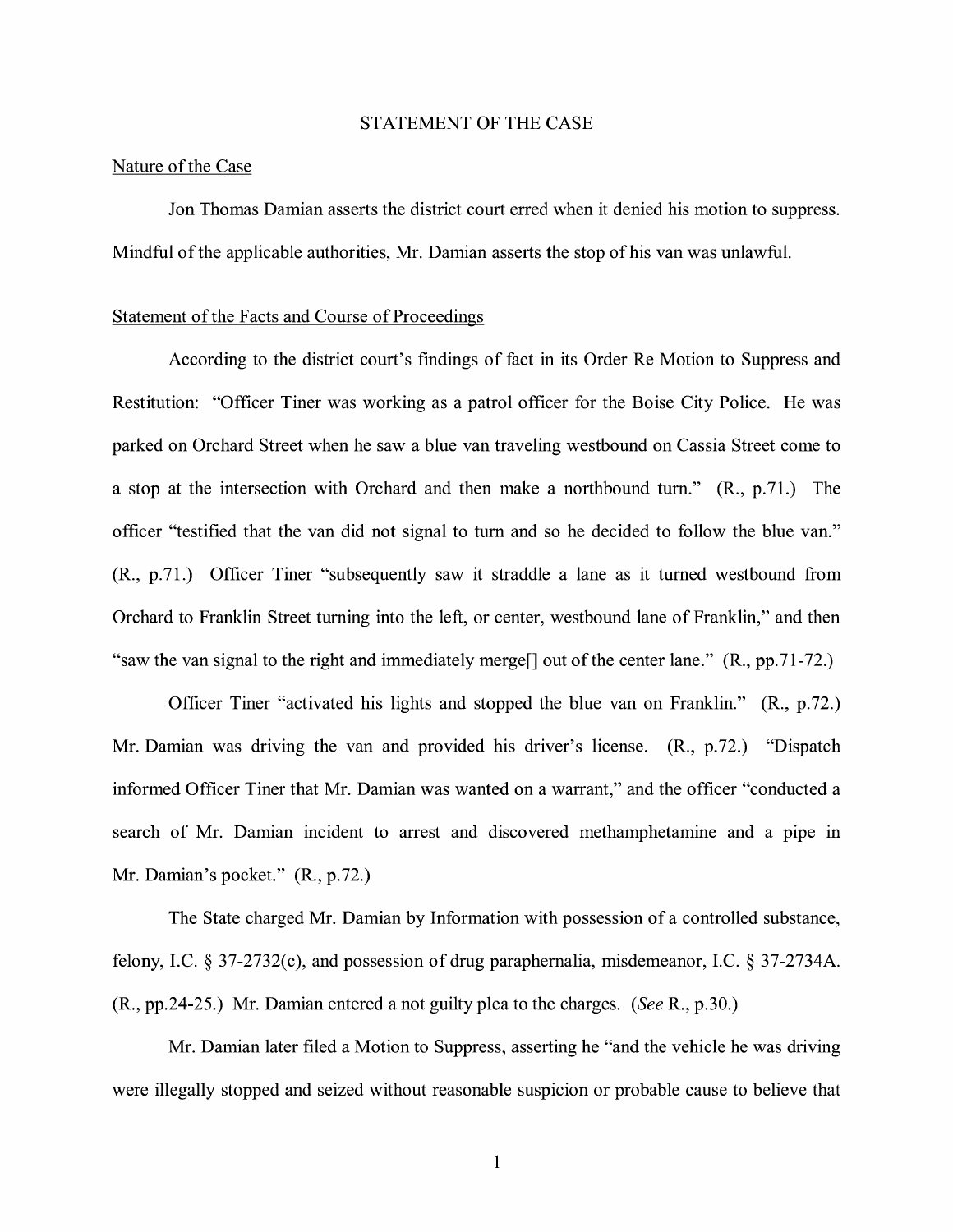a crime had been committed and that one of the occupants of the vehicle committed that crime," in violation of his "rights under Article I, Section 13 and 17 of the Constitution of the State of Idaho, and under the Fourth and Fourteenth Amendments, Section 1, to the Constitution of the United States of America." (R., pp.39-41.) He asserted, "Because the seizure of the Defendant was not supported by reasonable articulable suspicion, or probable cause, all evidence derived from the seizure of the Defendant must be suppressed as fruit of the poisonous tree." (R., pp.39- 40.)

In his Memorandum in Support of Motion to Suppress, Mr. Damian asserted Officer Tiner did not have reasonable suspicion to conduct an investigatory stop because Mr. Damian's driving conduct fell within the broad range of normal driving behaviors. (R., p.44.) Mr. Damian believed "the evidence at hearing will show that he did use his turn signal properly before turning from Cassia onto Orchard, and that Tiner was mistaken in believing he did not." (R., p.44.) He also believed "that his tires were not on or over the dotted line while making the turn from Orchard onto Franklin, and that Tiner was mistaken in believing that they were."  $(R., p.44.)$ 

Further, Mr. Damian asserted "his action in turning west onto Franklin from Orchard, and then signaling immediately before changing lanes, was necessary for him to access the Fred Meyer located at that intersection and was within the broad range of normal driving behaviors." (R., p.44.) He asserted, "The Idaho Court of Appeals has long held that conduct falling within the broad range of normal driving behavior does not give rise to reasonable suspicion." (R., p.44 (citing *State v. Emory*, 119 Idaho 661, 664 (Ct. App. 1991)). According to Mr. Damian: "With respect to the second failure to signal for 100 feet prior to turning right into the Fred Meyer . . . this was impossible for someone turning left onto Franklin from Orchard. That driver would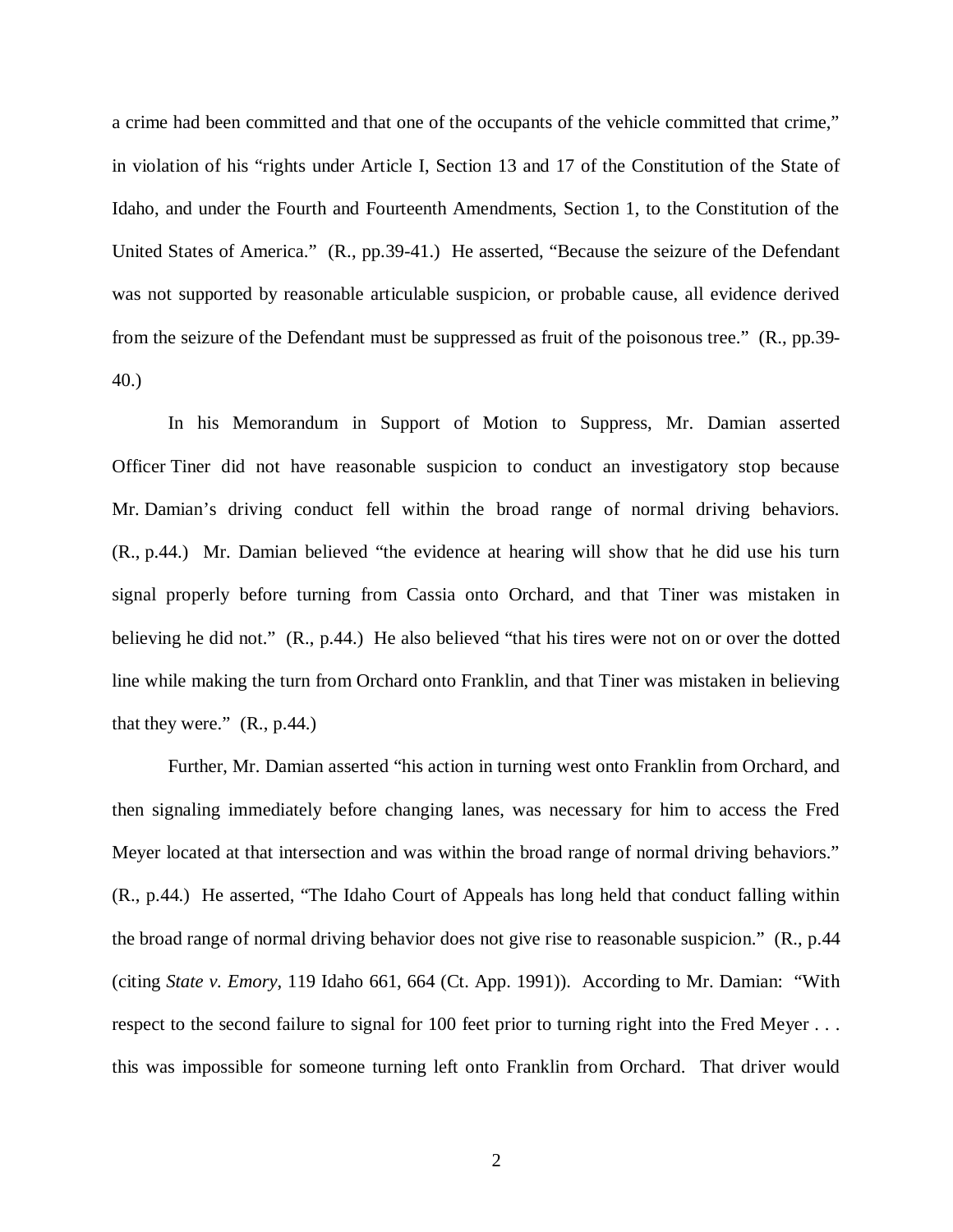need to indicate a left turn to negotiate the intersection, and once in the intersection, the right turn into Fred Meyer is less than 100 feet away." (R., p.44.)

Moreover, Mr. Damian asserted: "There are many locations in this city where several possible turns exist within a 100-foot distance. To require an automatic 100-foot signaling distance in all situations would require drivers to turn on their signals and then pass several turns before making their desired turn." **(R.,** p.44.) He asserted, "This would not provide notice to others that the driver was turning as the statute is designed to do, but would rather confuse other drivers into thinking that [the] driver was unaware his turn signal was on since he passed so many turns." **(R.,** pp.44-45.) Thus, Mr. Damian's "actions with respect to this signal [were] in the broad range of normal driving behavior." (R., p.45.)

The State filed a State's Objection to Defendant's Motion to Suppress, argumg Mr. Damian's three actions at issue "all give rise to reasonable, articulable suspicion that the defendant was violating traffic laws." **(R.,** pp.48-52.) The State also contended that, even if Officer Tiner did not have reasonable, articulable suspicion for the traffic stop, the attenuation doctrine exception to the exclusionary rule applied because the pre-existing valid arrest warrant was a significant intervening factor that made exclusion of the evidence inappropriate. (See R., p.51 ( citing *Utah v. Striejf,* 136 S. Ct. 2056 (2016).)

The district court conducted a hearing on the motion to suppress, where Mr. Damian and Officer Tiner testified. (See R., pp.65-66.) Mr. Damian also presented four video clips of footage taken from a neighbor's surveillance system, and testified the footage reflected his driving pattern as he was turning onto Cassia from Orchard, including his turn signal blinking clearly. (See Def. Ex. A; Tr., p.16, L.21 - p.31, L.2.)<sup>1</sup> Mr. Damian asserted the traffic stop was

<sup>&</sup>lt;sup>1</sup> All citations to "Tr." refer to the transcript of the August 14, 2018, motion to suppress hearing.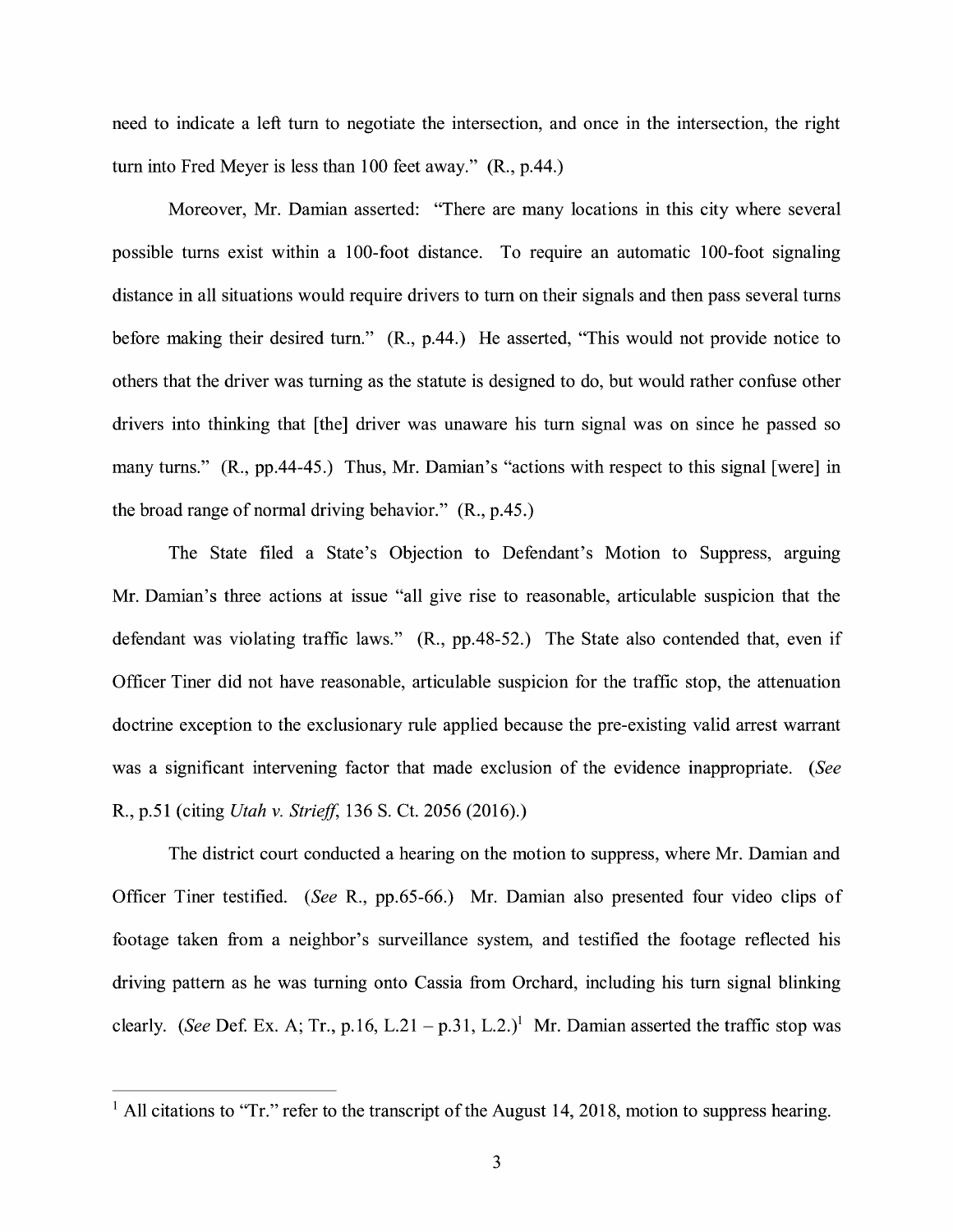unlawful, and attenuation would not apply to save the evidence from the exclusionary rule. (*See* Tr., p.61, L.11 – p.64, Ls.12.)

The district court subsequently issued an Order Re Motion to Suppress and Restitution. (R., pp.71-77.) The district court determined that "Officer Tiner testified credibly that he saw Mr. Damian pull onto Orchard from Cassia without signaling." (R., p.74.) While Mr. Damian testified "that he signaled properly when turning out of Cassia," and also presented video evidence showing a vehicle turning onto Orchard from Cassia with the rear turn signal visible and activated, the district court determined "the video clips do not show what Officer Tiner saw that night." (R., p.74.) Per the district court, "They do not show whether the front turn signal of Mr. Damian's van—the signal visible to Officer Tiner—was activated." (R., p.74.)

Next, the district court determined: "Officer Tiner testified that he observed that Mr. Damian, while driving on Orchard and Franklin, twice failed to maintain his lane. Mr. Damian argues that he did not leave his lane. Officer's Tiner's testimony was credible." (R., p.74.)

Further, "Officer Tiner testified that Mr. Damian changed lanes too soon after turning onto Franklin and too soon after beginning to signal left." (R., p.74.) The district court noted, "Mr. Damian does not dispute the timing of his signal or merge but argues that some of the entrances to the Fred Meyer parking lot are only fifty or sixty feet from the intersection and so he did not have more time to merge or signal." (R., pp.74-75.) The district court explained the conduct at issue in *Emory* "that the officer used to justify his stop was that the car delayed at the traffic light for five to six seconds," which was "not a violation of law and does fall 'within the broad range of what can be described as normal driving behavior.'" (R., p.75 (quoting *Emory*, 119 Idaho at 664).) The district court determined that, in contrast, "Mr. Damian violated a traffic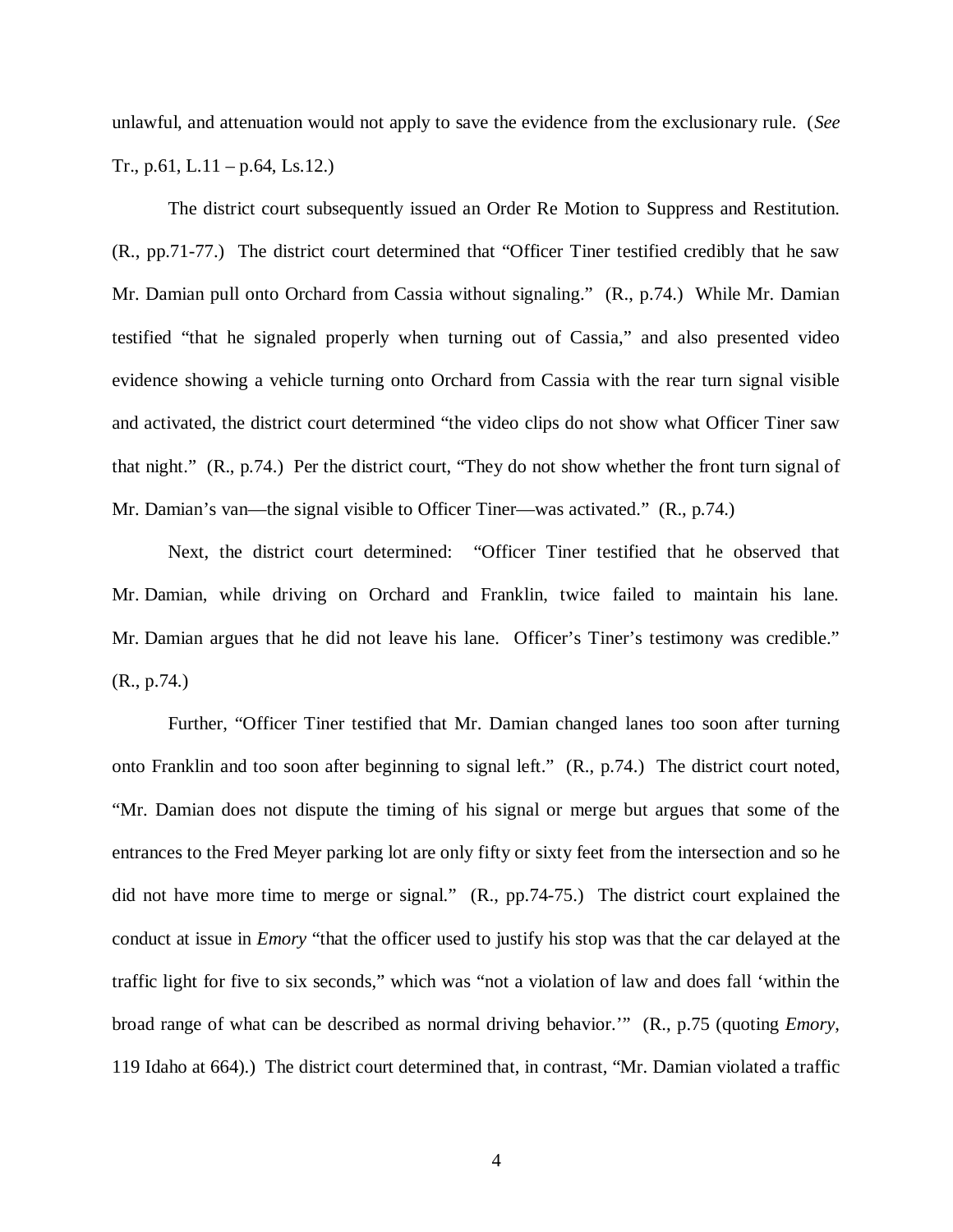statute, Idaho Code Section 49-808(2), which is a violation of law."  $(R., p.75.)$  Thus, the district court determined: "Whether Mr. Damian was charged or prosecuted is not relevant. The violation of the traffic law provides the basis for the stop." (R., p.75.)

The district court therefore determined: "When viewed under the totality of the circumstances at the time of the stop, Officer Tiner had a reasonable and articulable suspicion that the vehicle was being driven contrary to traffic laws. Officer Tiner pulled over Mr. Damian for three traffic violations. Any of the three reasons was sufficient. The stop was justified."  $(R., p.76.)$  The district court denied the motion to suppress.<sup>2</sup>  $(R., p.76.)$ 

Pursuant to a conditional plea agreement which preserved his right to appeal the district court's denial of his motion to suppress, Mr. Damian agreed to plead guilty to possession of a controlled substance. *(See* R., pp.79-86.) The district court imposed a unified sentence of three years, with one year fixed, suspended the sentence, and placed Mr. Damian on probation for a period of three years. **(R.,** pp.89-96.)

Mr. Damian filed a Notice of Appeal timely from the district court's Judgment of Conviction, Suspended Sentence and Order of Probation. (R., pp.99-102.)

 $2$  The State had also filed a Motion for Cost, related to the State's payment for the presence of Officer Tiner at a hearing which ultimately was not held because Mr. Damian did not appear. (R., pp.59-60.) The district court, after observing, "No rule in the Idaho Criminal Rules directly authorizes the State to be reimbursed for the cost of having its witness present," denied the motion for cost "in an exercise of this Court's discretion." (R., p.76.)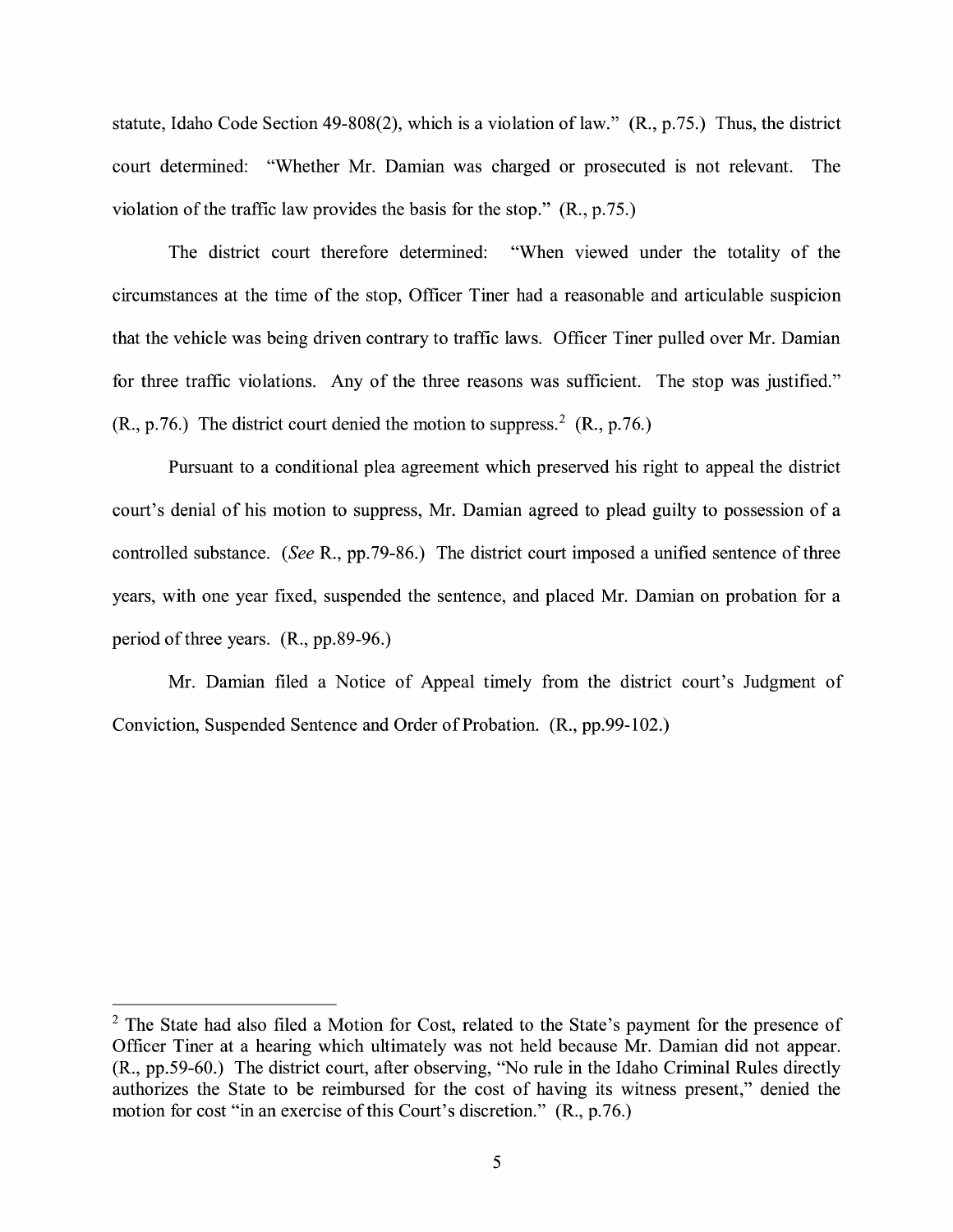# ISSUE

Did the district court err when it denied Mr. Damian's motion to suppress?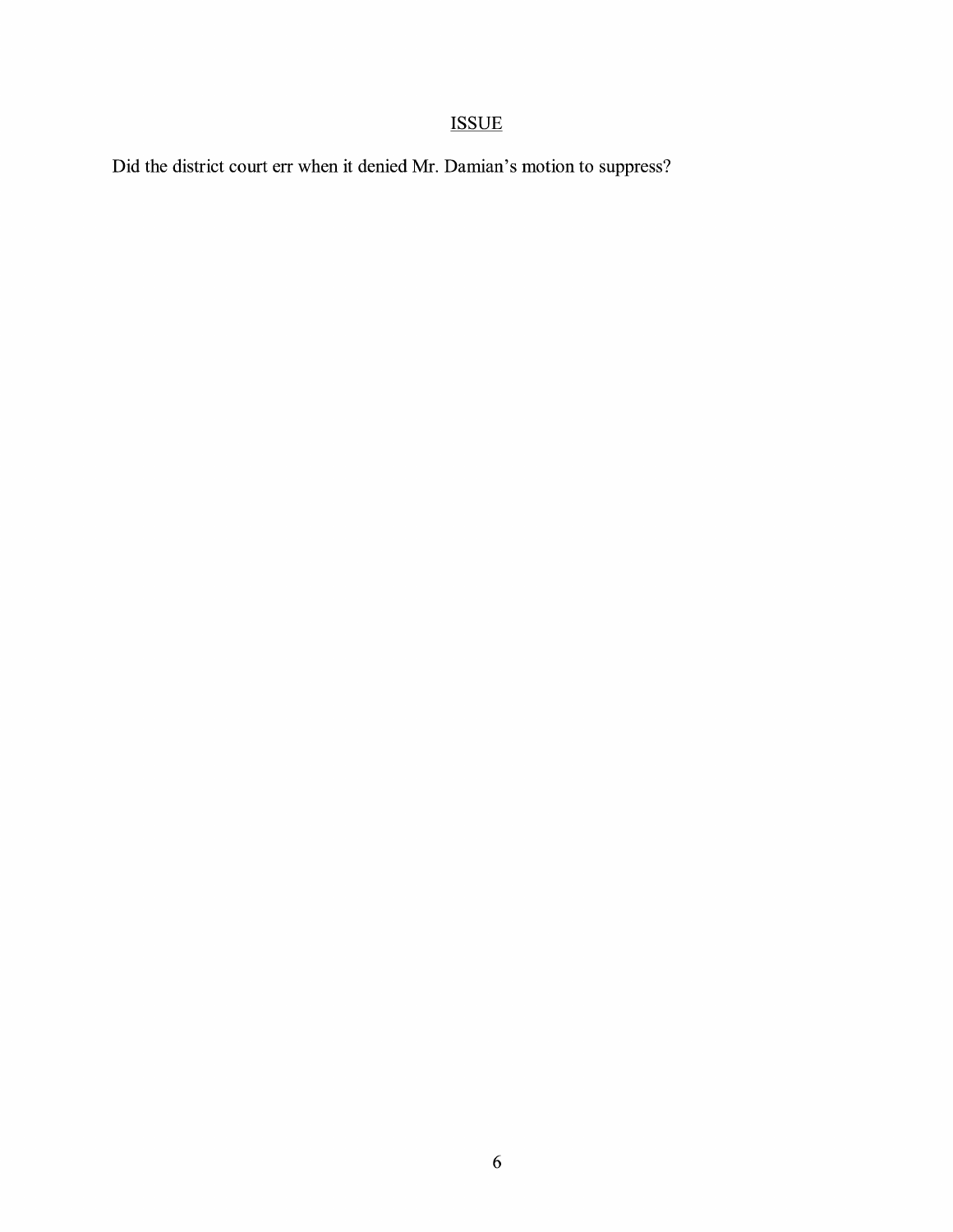#### ARGUMENT

#### The District Court Erred When It Denied Mr. Damian's Motion To Suppress

#### A. Introduction

Mr. Damian asserts the district court erred when it denied his motion to suppress, because the stop of his van was unlawful. Thus, the evidence obtained as a result of the traffic stop should have been suppressed.

#### B. Standard Of Review

The standard of review for a motion to suppress is bifurcated. An appellate court defers to the trial court's fmdings of fact unless the findings are clearly erroneous, and freely reviews the trial court's application of constitutional principles to the facts as found. *State v. Hankey,*  134 Idaho 844, 846 (2000). "Findings of fact are not clearly erroneous if they are supported by substantial and competent evidence. Decisions regarding the credibility of witnesses, weight to be given to conflicting evidence, and factual inferences to be drawn are also within the discretion of the trial court." *State v. Bishop,* 146 Idaho 804, 810 (2009) (internal citation omitted).

### C. The Stop OfMr. Damian's Van Was Unlawful

Mr. Damian asserts the stop of his van was unlawful. The Fourth Amendment to the United States Constitution and Article I, Section 17 of the Idaho Constitution, prohibit unreasonable searches and seizures. U.S. Const. amend. IV; Idaho Const. art. I, § 17. Evidence obtained in violation of these constitutional protections generally may not be used as evidence against the victim of the illegal government action. *See Bishop,* 146 Idaho at 810-11; *State v. Koivu,* 152 Idaho 511 (2012). This exclusionary rule "applies to evidence obtained directly from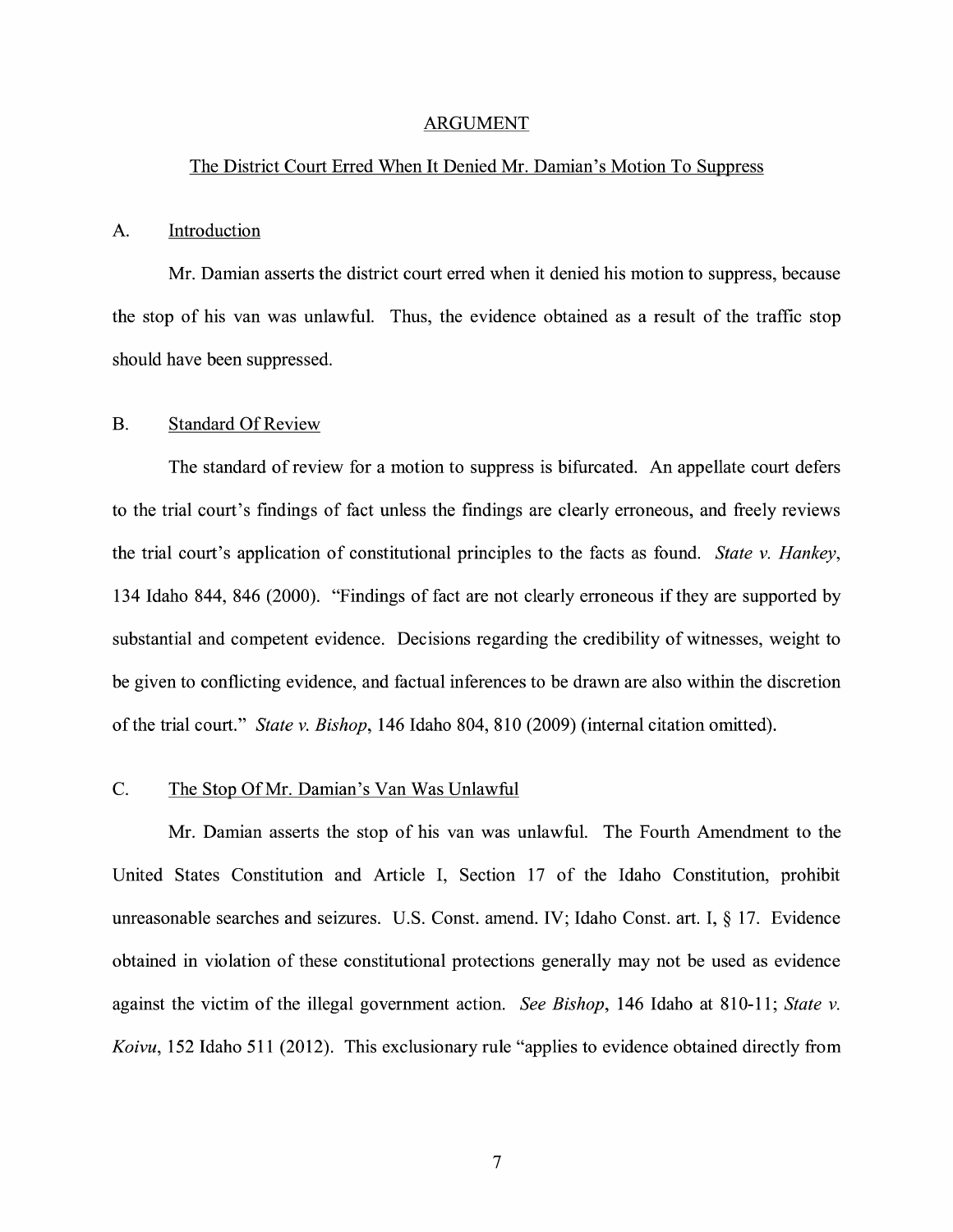the illegal government action and to evidence discovered through the exploitation of the original illegality, or the fruit of the poisonous tree." *See Bishop*, 146 Idaho at 811.

"Any warrantless search or seizure of a citizen is presumptively unreasonable unless if falls within certain specific and well-delineated exceptions." *Halen v. State*, 136 Idaho 829, 833 (2002). "When a warrantless search or seizure is challenged by the defendant, the State bears the burden to show that a recognized exception to the warrant requirement is applicable." *Id.*

"Traffic stops constitute seizures under the Fourth Amendment." *State v. Henage*, 143 Idaho 655, 658 (2007). However, because a traffic stop is limited in scope and duration, it is analogous to an investigative detention and is analyzed under the principles set forth in *Terry v. Ohio*, 392 U.S. 1 (1968). *State v. Stewart*, 145 Idaho 641, 644 (Ct. App. 2008). "Limited investigatory detentions are permissible when justified by an officer's reasonable articulable suspicion that a person has committed, or is about to commit, a crime." *State v. Morgan*, 154 Idaho 109, 112 (2013). "Reasonable suspicion must be based on specific, articulable facts and the rational inferences that can be drawn from those facts." *Id.* (internal quotation marks omitted). "Reasonable suspicion requires more than a mere hunch or inchoate and unparticularized suspicion." *Id.* (internal quotation marks omitted). "The test for reasonable suspicion is based on the totality of the circumstances known to the officer at or before the time of the stop." *Id.*

Thus, a traffic stop is justified where "the officer has reasonable suspicion that a driver has committed an offense, such as a traffic offense . . . ." *State v. Neal*, 159 Idaho 439, 442 (2015). Idaho Code § 49-637 provides that, "Whenever any highway has been divided into two (2) or more clearly marked lanes for traffic . . . [a] vehicle shall be driven as nearly as practicable entirely within a single lane and shall not be moved from that lane until the driver has first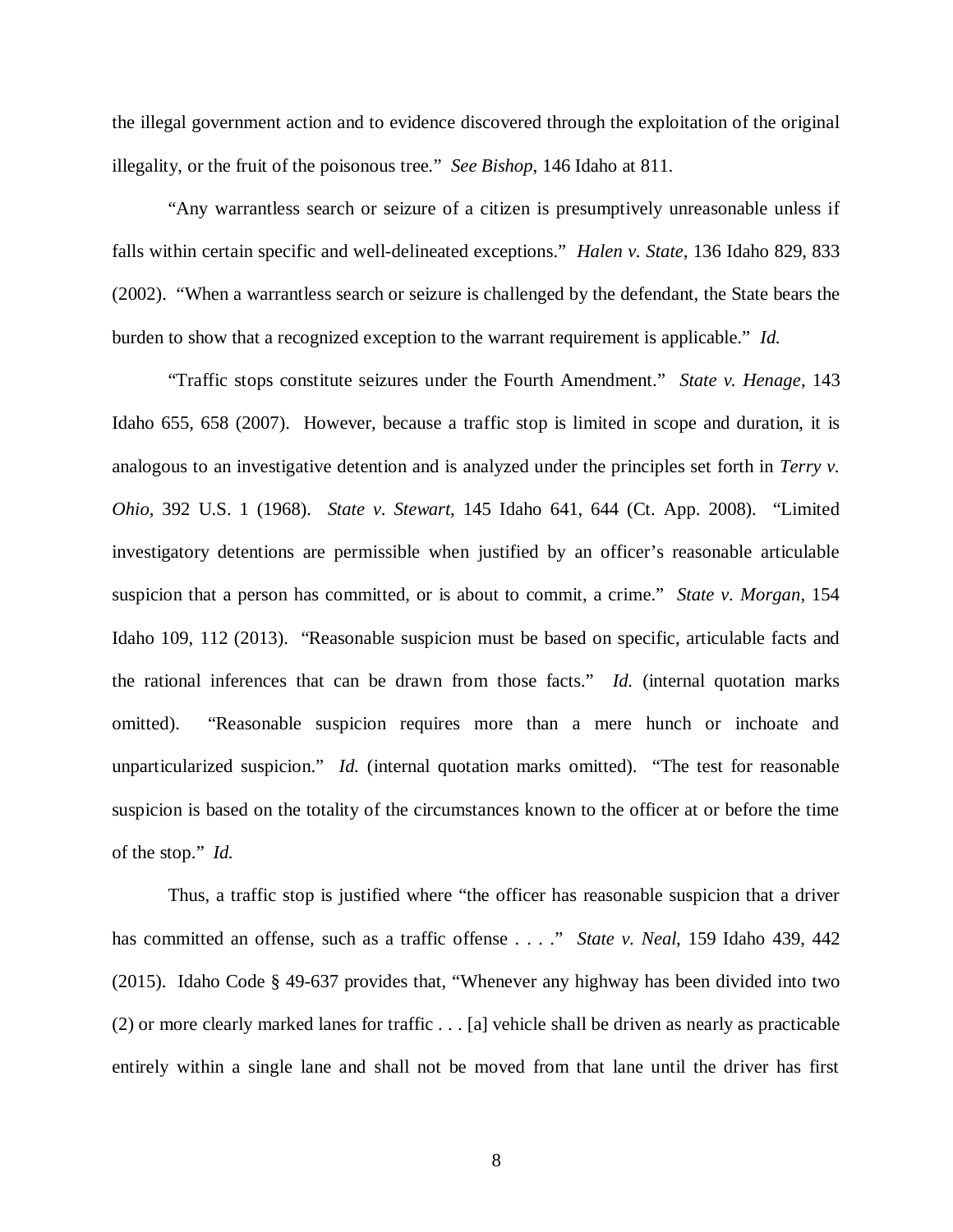ascertained that the movement can be made with safety." I.C. § 49-637(1). Idaho Code § 49- 808 provides that, "No person shall turn a vehicle onto a highway or move a vehicle right or left upon a highway or merge onto or exit from a highway unless and until the movement can be made with reasonable safety nor without giving an appropriate signal." I.C. § 49-808(1). Section 49-808 also provides: "A signal of intention to turn or move right or left when required shall be given continuously to warn other traffic. On controlled-access highways and before turning from a parked position, the signal shall be given continuously for not less than five (5) seconds and, in all other instances, for not less than the last one hundred (100) feet traveled by the vehicle before turning." I.C. § 49-808(2).

Mindful of the above authorities on traffic violations and on appellate court deference to the district court's findings of fact and credibility determinations regarding motions to suppress, Mr. Damian asserts the stop of his van was unlawful. (*See* R., p.44.) Thus, Mr. Damian submits there was no basis for the officer to have reasonable suspicion that he had committed a traffic offense. *See Neal*, 159 Idaho at 442. The stop of Mr. Damian's van was therefore unlawful. *See Halen*, 136 Idaho at 833.

The stop of Mr. Damian's van was unlawful, and the evidence obtained as a result of the traffic stop should have been suppressed. The district court erred when it denied Mr. Damian's motion to suppress.